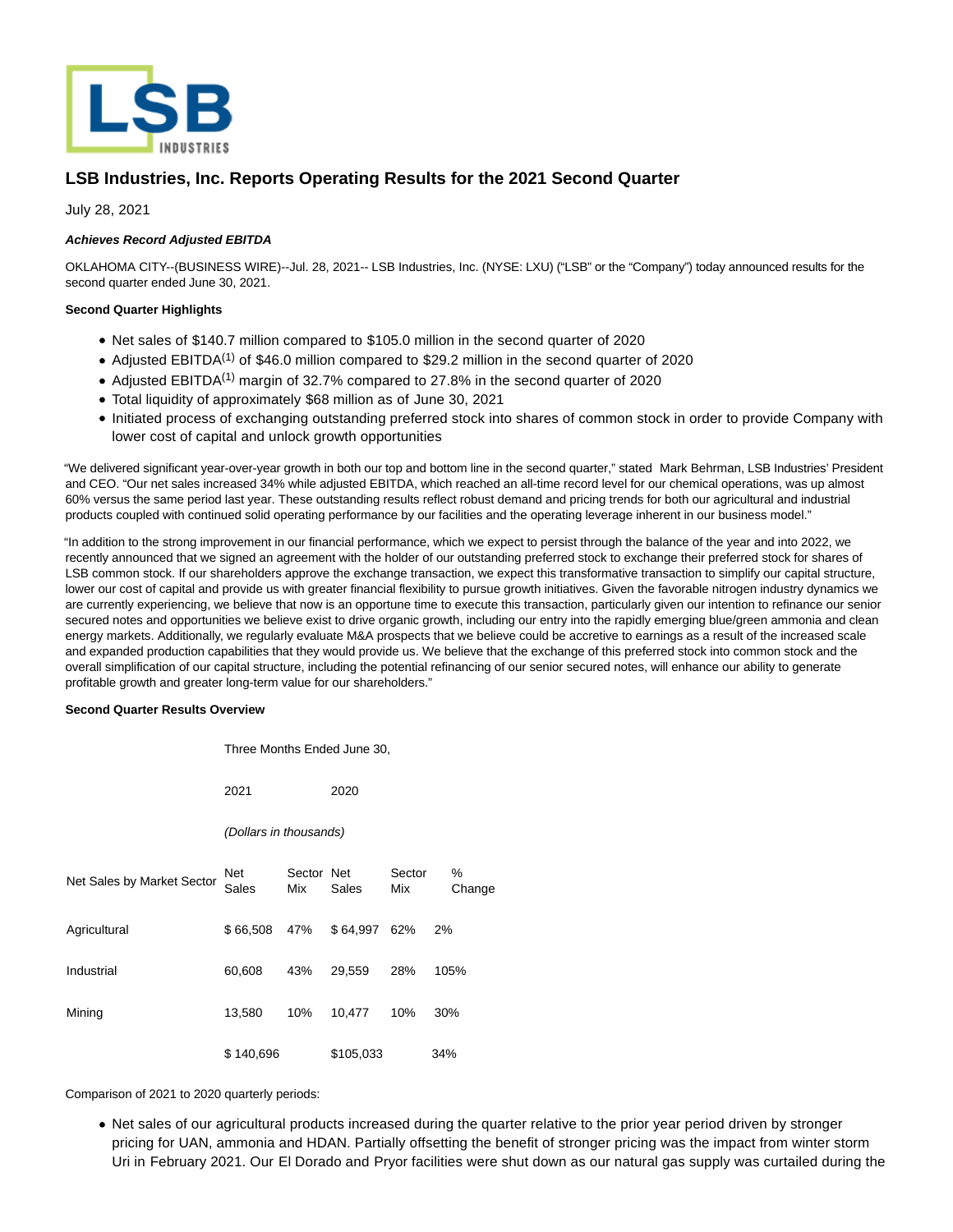very cold weather conditions that were experienced throughout the central United States. This shutdown, resulted in a drawdown of inventory, particularly of HDAN, given increased sales in the first quarter, reducing our inventory available for sale in the second quarter. Also depressing agricultural volumes during the second quarter was the impact of wet weather across the Southern Plains throughout much of May which delayed the application of fertilizer products. Agricultural sales were also impacted by a shift in product mix as we continue our focus on the Industrial business.

- Net sales of our industrial and mining products increased as a result of higher pricing related to a rise in the Tampa ammonia benchmark price, to which many of our industrial contracts are tied. Also benefitting industrial sales was the ramp up of a new nitric acid offtake agreement along with the continued recovery of demand from several key end markets including automotive, home building and power generation, which have now exceeded pre-pandemic levels of demand.
- The year-over-year improvement in operating income and adjusted EBITDA was primarily the result of the higher selling prices along with stronger Industrial and Mining volumes partially offset by higher natural gas prices as well as the impact of the weather issues that reduced our inventory headed into the second quarter.

The following tables provide key sales metrics for our Agricultural products:

| Three Months Ended June 30,                                                                                                                         |         |                 |      |          |  |  |  |  |
|-----------------------------------------------------------------------------------------------------------------------------------------------------|---------|-----------------|------|----------|--|--|--|--|
| Product (tons sold)                                                                                                                                 | 2021    | 2020            |      | % Change |  |  |  |  |
| Urea ammonium nitrate (UAN)                                                                                                                         | 121,995 | 111,860 9       |      | $\%$     |  |  |  |  |
| High density ammonium nitrate (HDAN)                                                                                                                | 76,539  | 128,018 (40 ) % |      |          |  |  |  |  |
| Ammonia                                                                                                                                             | 17,038  | 28,383 (40)%    |      |          |  |  |  |  |
| Other                                                                                                                                               | 6,628   | 9,257           |      | $(28)$ % |  |  |  |  |
|                                                                                                                                                     | 222,200 | 277,518 (20) %  |      |          |  |  |  |  |
| Average Selling Prices (price per ton) (A)                                                                                                          |         |                 |      |          |  |  |  |  |
| <b>UAN</b>                                                                                                                                          | \$231   | \$149           | 55 % |          |  |  |  |  |
| <b>HDAN</b>                                                                                                                                         | \$286   | \$232           | 23   | %        |  |  |  |  |
| Ammonia                                                                                                                                             | \$395   | \$250           | 58   | %        |  |  |  |  |
| (A) Average selling prices represent "net back" prices which are calculated as sales less freight expenses divided by product sales volume in tons. |         |                 |      |          |  |  |  |  |
| The following table indicates the volumes sold of our major Industrial and Mining products:                                                         |         |                 |      |          |  |  |  |  |

|                        |         | Three Months Ended June 30, |          |      |  |
|------------------------|---------|-----------------------------|----------|------|--|
| Product (tons sold)    | 2021    | 2020                        | % Change |      |  |
| Ammonia                | 67,503  | 62,108 9                    |          | %    |  |
| AN, Nitric Acid, Other | 118,327 | 72,990                      | 62       | $\%$ |  |
|                        | 185,830 | 135,098 38                  |          | %    |  |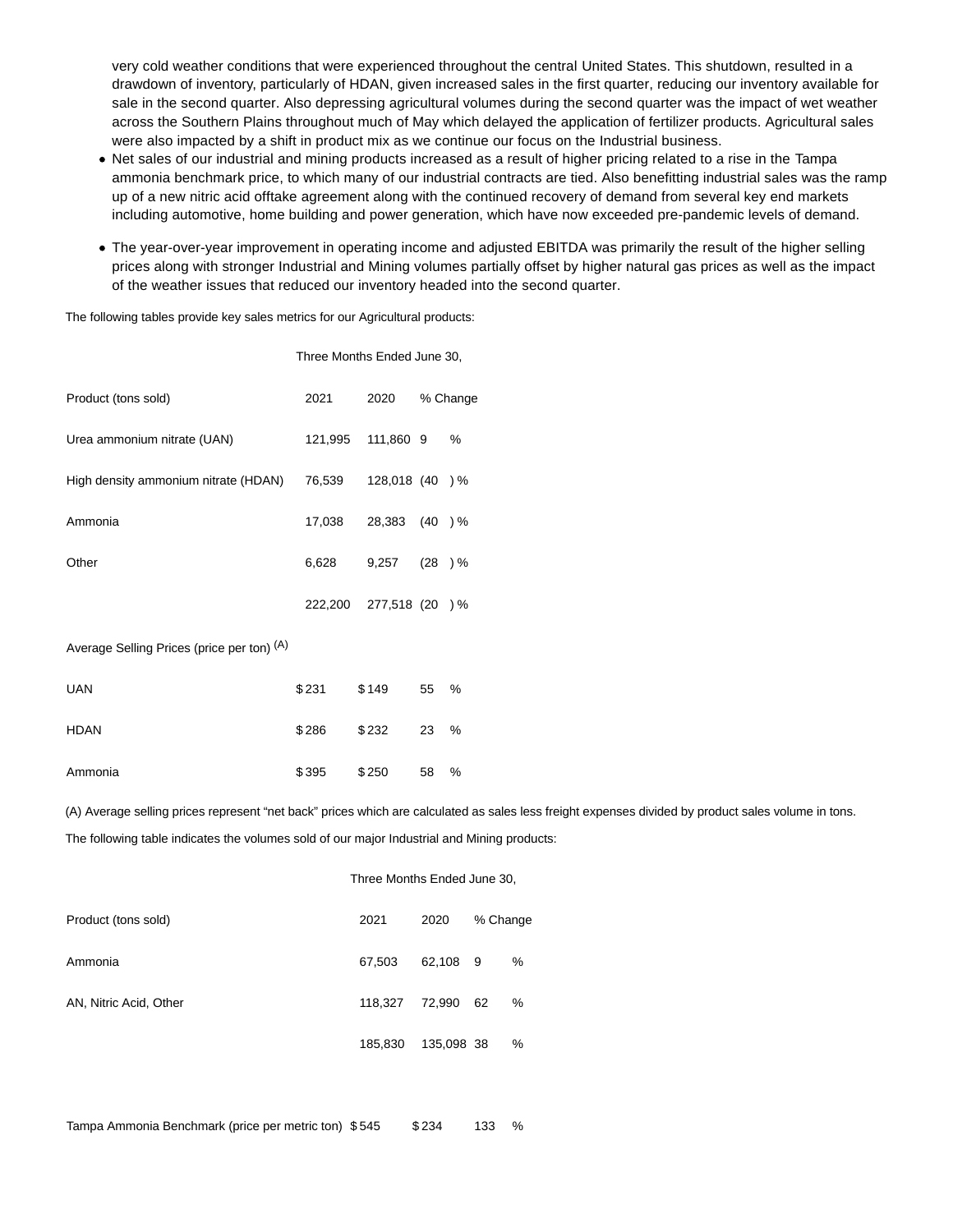Input Costs

| Average natural gas cost/MMBtu | $$2.78$ $$1.81$ | 54 | $\%$ |
|--------------------------------|-----------------|----|------|
|                                |                 |    |      |

#### **Financial Position and Capital Expenditures**

As of June 30, 2021, our total cash position was \$17.6 million. Additionally, LSB had approximately \$50.3 million of borrowing availability under its Working Capital Revolver resulting in total liquidity of approximately \$68 million. Total long-term debt, including the current portion, was \$470.5 million on June 30, 2021 compared to \$484.2 million on December 31, 2020. The aggregate liquidation value of the Series E-! Redeemable Preferred at June 30, 2021, inclusive of accrued dividends of \$157.9 million, was \$297.7 million.

Interest expense for the second quarter of 2021 was \$12.3 million compared to \$12.5 million for the same period in 2020.

In June 2021, the entire principal balance and interest of the Company's Paycheck Protection Program ("PPP") loan was forgiven in the amount of \$10.0 million plus interest. The loan was originally issued to the Company in April 2020 under the CARES Act.

Capital expenditures were approximately \$14.8 million for the first half of 2021. For the full year of 2021, total capital expenditures related to capital work to be performed in 2021 are expected to be approximately \$30-\$35 million, inclusive of investments for margin enhancement purposes.

#### **Outlook**

The environment for U.S. agricultural markets is significantly more favorable relative to this point last year due to a combination of stronger farmer incomes in 2020, increased demand for corn from China and other countries, and dry conditions in South America, which have led to the highest corn prices in eight years. This has translated into strong demand and a significant increase in pricing for fertilizers. Tampa ammonia, based on its second quarter 2021 average selling price, increased by over \$300/MT, or 133% relative to the same period in 2020, while UAN and HDAN, increased by approximately \$80 per ton and \$50 per ton, or nearly 55% and 25%, respectively, compared to the same period last year. Our industrial business also continues to benefit from positive trends in its key end markets including automotive, homebuilding and power generation, which have recovered to above pre-pandemic levels reflecting the beneficial impact of widespread COVID vaccination throughout the U.S. Economic forecasts point to continued expansion, including those from The International Monetary Fund, that predict 7% year-over-year GDP growth for the U.S. in 2021, the largest percentage increase since 1984. The strength in the Tampa ammonia price also has positive ramifications for our industrial business as many industrial chemical contracts are indexed to the Tampa ammonia price. With the market trends on both sides of our business expected to continue through 2021, we continued to anticipate significant growth in net sales and adjusted EBITDA for the full year relative to 2020.

#### **Conference Call**

LSB's management will host a conference call covering the second quarter results on Thursday, July 29, 2021 at 10:00 am ET / 9:00 am CT to discuss these results and recent corporate developments. Participating in the call will be President & Chief Executive Officer, Mark Behrman and Executive Vice President & Chief Financial Officer, Cheryl Maguire. Interested parties may participate in the call by dialing (201) 493-6739. Please call in 10 minutes before the conference is scheduled to begin and ask for the LSB conference call. To coincide with the conference call, LSB will post a slide presentation at [www.lsbindustries.com o](https://cts.businesswire.com/ct/CT?id=smartlink&url=http%3A%2F%2Fwww.lsbindustries.com&esheet=52467809&newsitemid=20210728005992&lan=en-US&anchor=www.lsbindustries.com&index=1&md5=be2c8a2ec4f86a642071ffbf3054ebd3)n the webcast section of the Investor tab of our website.

To listen to a webcast of the call, please go to the Company's website at [www.lsbindustries.com a](https://cts.businesswire.com/ct/CT?id=smartlink&url=http%3A%2F%2Fwww.lsbindustries.com&esheet=52467809&newsitemid=20210728005992&lan=en-US&anchor=www.lsbindustries.com&index=2&md5=f20edacb19bc26d3371742db07d73951)t least 15 minutes prior to the conference call to download and install any necessary audio software. If you are unable to listen live, the conference call webcast will be archived on the Company's website.

#### **LSB Industries, Inc.**

LSB Industries, Inc., headquartered in Oklahoma City, Oklahoma, manufactures and sells chemical products for the agricultural, mining, and industrial markets. The Company owns and operates facilities in Cherokee, Alabama, El Dorado, Arkansas and Pryor, Oklahoma, and operates a facility for a global chemical company in Baytown, Texas. LSB's products are sold through distributors and directly to end customers primarily throughout the United States and parts of Mexico and Canada. Additional information about the Company can be found on its website a[t www.lsbindustries.com.](https://cts.businesswire.com/ct/CT?id=smartlink&url=http%3A%2F%2Fwww.lsbindustries.com&esheet=52467809&newsitemid=20210728005992&lan=en-US&anchor=www.lsbindustries.com&index=3&md5=94c332793cb3800171d163109460886d)

#### **Forward-Looking Statements**

Statements in this release that are not historical are forward-looking statements within the meaning of the U.S. Private Securities Litigation Reform Act of 1995. These forward-looking statements, which are subject to known and unknown risks, uncertainties and assumptions about us, may include projections of our future financial performance including the effects of the COVID-19 pandemic and anticipated performance based on our growth and other strategies and anticipated trends in our business. These statements are only predictions based on our current expectations and projections about future events. There are important factors that could cause our actual results, level of activity, performance or actual achievements to differ materially from the results, level of activity, performance or anticipated achievements expressed or implied by the forward-looking statements. Significant risks and uncertainties may relate to, but are not limited to, business and market disruptions related to the COVID-19 pandemic, market conditions and price volatility for our products and feedstocks, as well as global and regional economic downturns, including as a result of the COVID-19 pandemic, that adversely affect the demand for our end-use products; disruptions in production at our manufacturing facilities; our ability to complete the preferred stock exchange transaction on the terms disclosed or at all and other financial, economic, competitive, environmental, political, legal and regulatory factors. These and other risk factors are discussed in the Company's filings with the Securities and Exchange Commission (SEC).

Moreover, we operate in a very competitive and rapidly changing environment. New risks and uncertainties emerge from time to time, and it is not possible for our management to predict all risks and uncertainties, nor can management assess the impact of all factors on our business or the extent to which any factor, or combination of factors, may cause actual results to differ materially from those contained in any forward-looking statements. Although we believe the expectations reflected in the forward-looking statements are reasonable, we cannot guarantee future results, level of activity,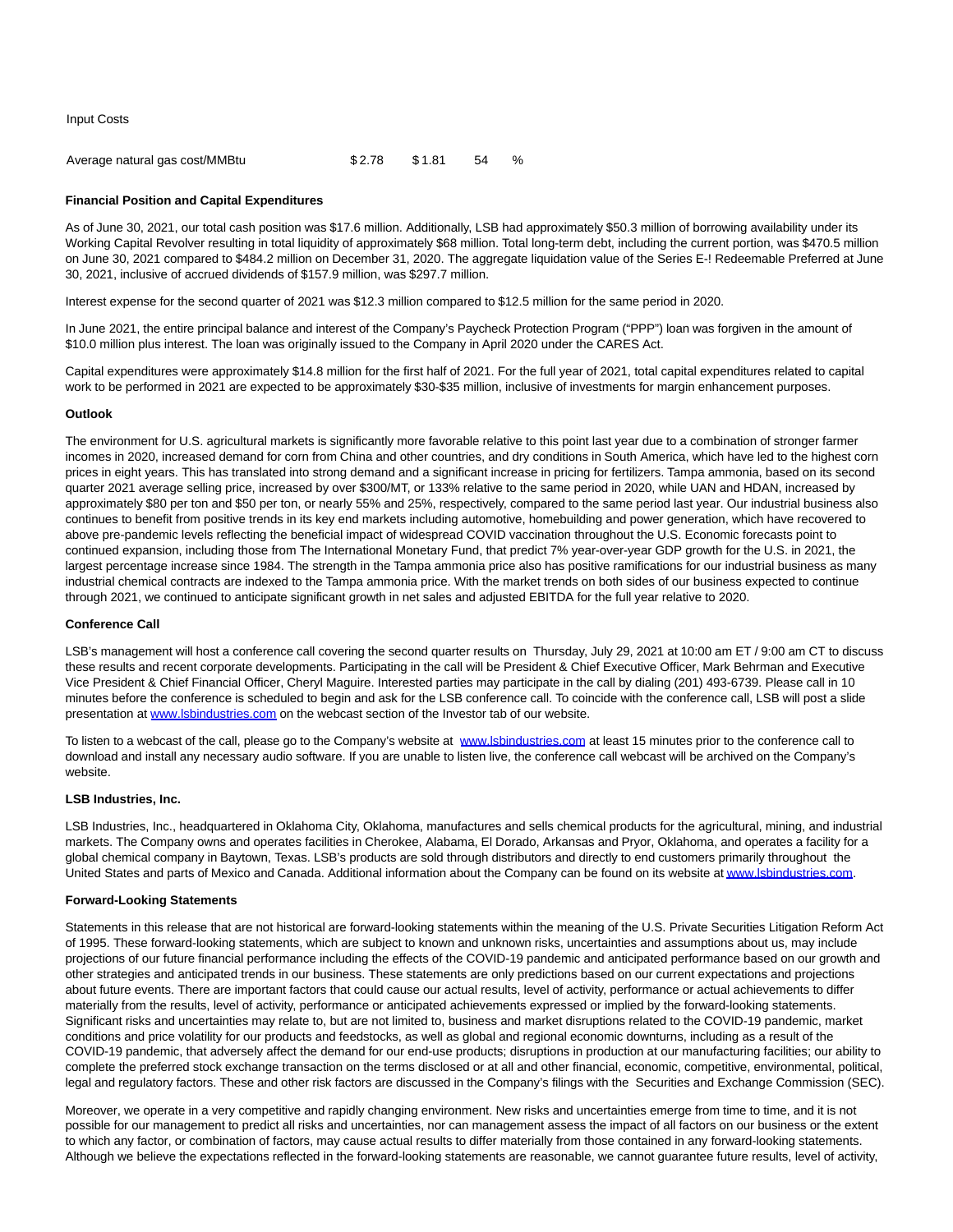performance or achievements. Neither we nor any other person assumes responsibility for the accuracy or completeness of any of these forwardlooking statements. You should not rely upon forward-looking statements as predictions of future events. Unless otherwise required by applicable laws, we undertake no obligation to update or revise any forward-looking statements, whether because of new information or future developments.

### **See Accompanying Tables**

#### **LSB Industries, Inc.**

# **Condensed Consolidated Statement of Operations**

|                                                     | <b>Three Months Ended</b> |                        | Six Months Ended                         |                        |  |
|-----------------------------------------------------|---------------------------|------------------------|------------------------------------------|------------------------|--|
|                                                     | June 30,                  |                        | June 30,                                 |                        |  |
|                                                     | 2021                      | 2020                   | 2021                                     | 2020                   |  |
|                                                     |                           |                        | (In Thousands, Except Per Share Amounts) |                        |  |
| Net sales                                           | \$140,696                 | \$105,033              | \$238,812                                | \$188,444              |  |
| Cost of sales                                       | 105,688                   | 86,012                 | 195,744                                  | 166,872                |  |
| Gross profit                                        | 35,008                    | 19,021                 | 43,068                                   | 21,572                 |  |
|                                                     |                           |                        |                                          |                        |  |
| Selling, general and administrative expense         | 8,545                     | 8,504                  | 17,338                                   | 18,510                 |  |
| Other expense (income), net                         | 6                         | (167)<br>$\mathcal{L}$ | (257)<br>$\mathcal{L}$                   | (635)<br>$\mathcal{L}$ |  |
| Operating income                                    | 26,457                    | 10,684                 | 25,987                                   | 3,697                  |  |
|                                                     |                           |                        |                                          |                        |  |
| Interest expense, net                               | 12,290                    | 12,476                 | 24,662                                   | 25,955                 |  |
| Gain on extinguishment of debt                      | (10,000)                  |                        | (10,000)                                 |                        |  |
| Non-operating other expense (income), net           | 745                       | (128)<br>$\mathcal{L}$ | 1,140                                    | (803)<br>$\mathcal{C}$ |  |
| Income (loss) before benefit for income taxes       | 23,422                    | (1,664)                | 10,185                                   | (21, 455)              |  |
| Benefit for income taxes                            | (248)                     | (1,299)<br>$\lambda$   | (206)                                    | (1,638)                |  |
| Net income (loss)                                   | 23,670                    | (365)<br>$\mathcal{E}$ | 10,391                                   | (19, 817)              |  |
|                                                     |                           |                        |                                          |                        |  |
| Dividends on convertible preferred stocks           | 75                        | 75                     | 150                                      | 150                    |  |
| Dividends on Series E redeemable preferred stock    | 10,213                    | 8,689                  | 19,724                                   | 16,996                 |  |
| Accretion of Series E redeemable preferred stock    | 513                       | 505                    | 1,024                                    | 1,009                  |  |
| Net income attributable to participating securities | 223                       |                        |                                          |                        |  |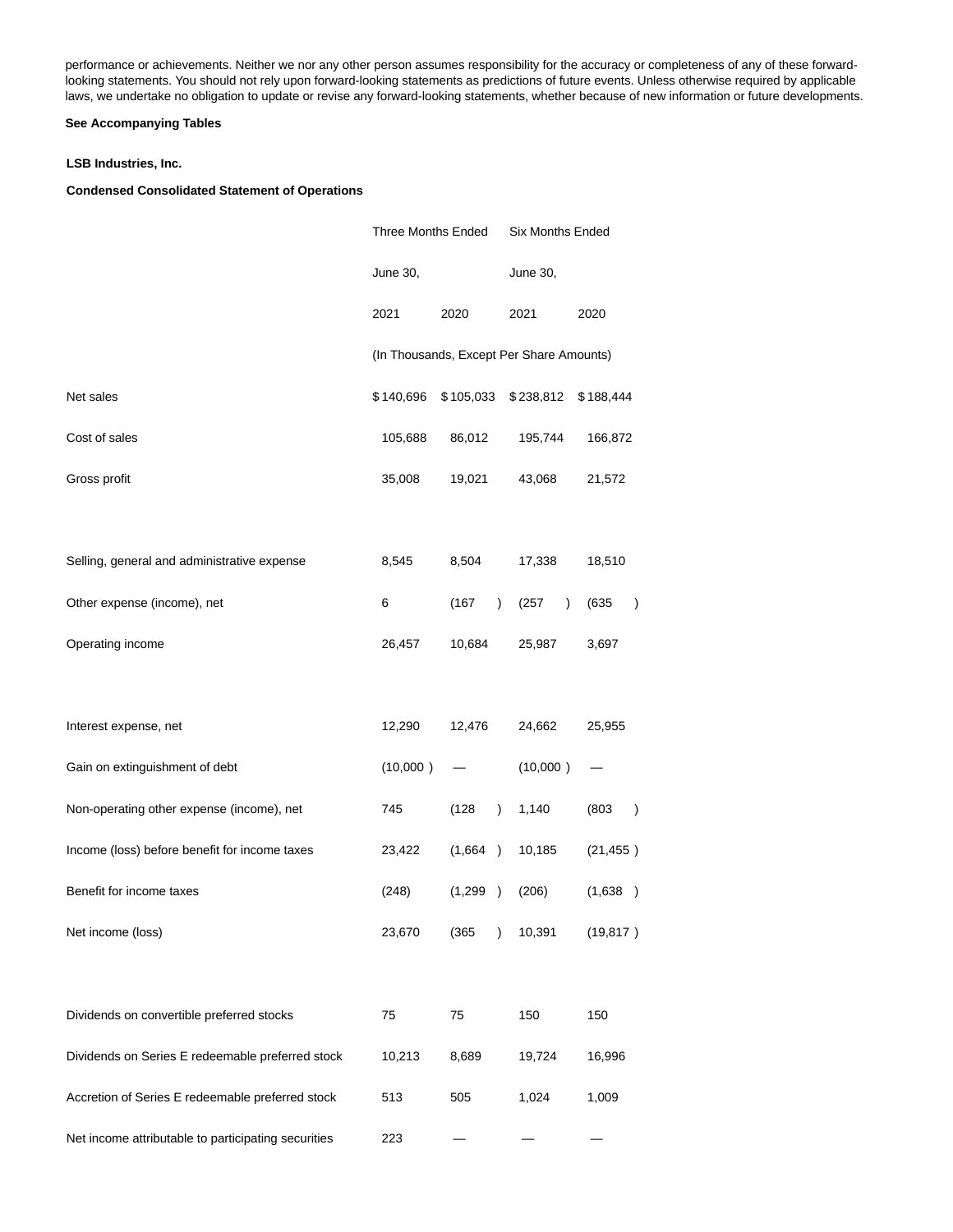Income (loss) per Common share:

| Basic:                             |                |                  |              |               |                     |          |               |
|------------------------------------|----------------|------------------|--------------|---------------|---------------------|----------|---------------|
| Net income (loss)                  |                |                  | \$0.44       |               | $$(0.34)$ $$(0.37)$ | \$(1.35) | $\mathcal{E}$ |
|                                    |                |                  |              |               |                     |          |               |
| Diluted:                           |                |                  |              |               |                     |          |               |
| Net income (loss)                  |                |                  | \$0.42       |               | $$(0.34)$ $$(0.37)$ | \$(1.35) | $\mathcal{E}$ |
| LSB Industries, Inc.               |                |                  |              |               |                     |          |               |
| <b>Consolidated Balance Sheets</b> |                |                  |              |               |                     |          |               |
|                                    | June 30,       |                  | December 31, |               |                     |          |               |
|                                    | 2021           |                  | 2020         |               |                     |          |               |
|                                    | (In Thousands) |                  |              |               |                     |          |               |
| <b>Assets</b>                      |                |                  |              |               |                     |          |               |
| Current assets:                    |                |                  |              |               |                     |          |               |
| Cash and cash equivalents          | \$17,625       |                  | \$16,264     |               |                     |          |               |
| Accounts receivable                | 67,431         |                  | 42,929       |               |                     |          |               |
| Allowance for doubtful accounts    | (377)          | $\left( \right)$ | (378)        | $\mathcal{E}$ |                     |          |               |
| Accounts receivable, net           | 67,054         |                  | 42,551       |               |                     |          |               |
| Inventories:                       |                |                  |              |               |                     |          |               |
| Finished goods                     | 12,781         |                  | 17,778       |               |                     |          |               |
| Raw materials                      | 1,521          |                  | 1,795        |               |                     |          |               |
| <b>Total inventories</b>           | 14,302         |                  | 19,573       |               |                     |          |               |
| Supplies, prepaid items and other: |                |                  |              |               |                     |          |               |
| Prepaid insurance                  | 5,682          |                  | 12,315       |               |                     |          |               |
| Precious metals                    | 7,801          |                  | 6,787        |               |                     |          |               |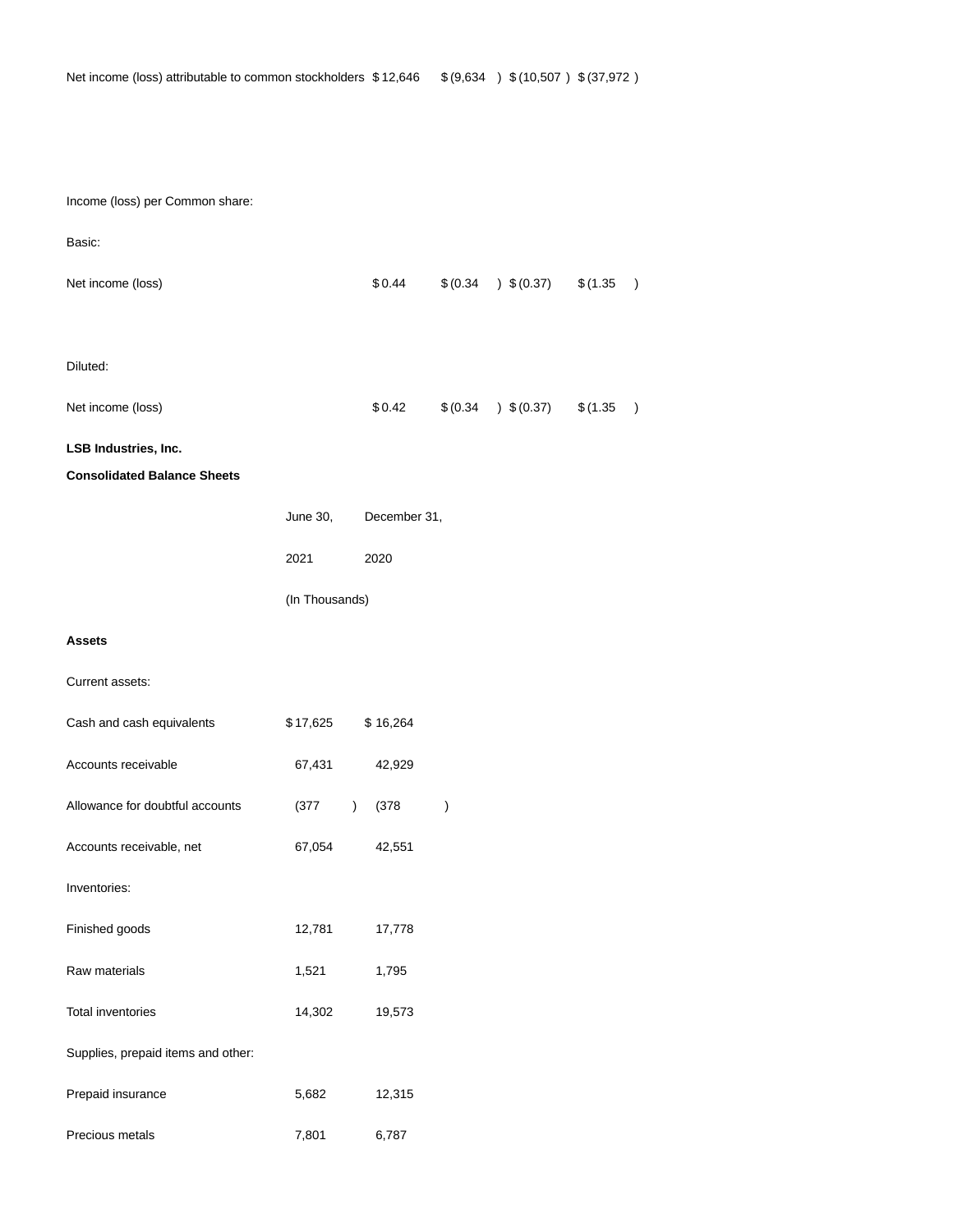| Supplies                                       | 25,878      | 25,288      |                |          |
|------------------------------------------------|-------------|-------------|----------------|----------|
| Other                                          | 4,757       | 6,802       |                |          |
| Total supplies, prepaid items and other        | 44,118      | 51,192      |                |          |
| Total current assets                           | 143,099     | 129,580     |                |          |
|                                                |             |             |                |          |
| Property, plant and equipment, net             | 871,780     | 891,198     |                |          |
|                                                |             |             |                |          |
| Other assets:                                  |             |             |                |          |
| Operating lease assets                         | 27,854      | 26,403      |                |          |
| Intangible and other assets, net               | 6,752       | 6,121       |                |          |
|                                                | 34,606      | 32,524      |                |          |
|                                                |             |             |                |          |
|                                                | \$1,049,485 | \$1,053,302 |                |          |
| LSB Industries, Inc.                           |             |             |                |          |
|                                                |             |             |                |          |
| <b>Consolidated Balance Sheets (continued)</b> |             |             |                |          |
|                                                |             |             | June 30,       | December |
|                                                |             |             | 2021           | 2020     |
|                                                |             |             | (In Thousands) |          |
| <b>Liabilities and Stockholders' Equity</b>    |             |             |                |          |
| Current liabilities:                           |             |             |                |          |
| Accounts payable                               |             |             | \$51,212       | \$46,551 |
| Short-term financing                           |             |             | 4,516          | 13,576   |
| Accrued and other liabilities                  |             |             | 30,541         | 30,367   |
| Current portion of long-term debt              |             |             | 9,049          | 16,801   |
| <b>Total current liabilities</b>               |             |             | 95,318         | 107,295  |

December 31,

| Long-term debt, net | 461.459 | 467,389 |
|---------------------|---------|---------|
|---------------------|---------|---------|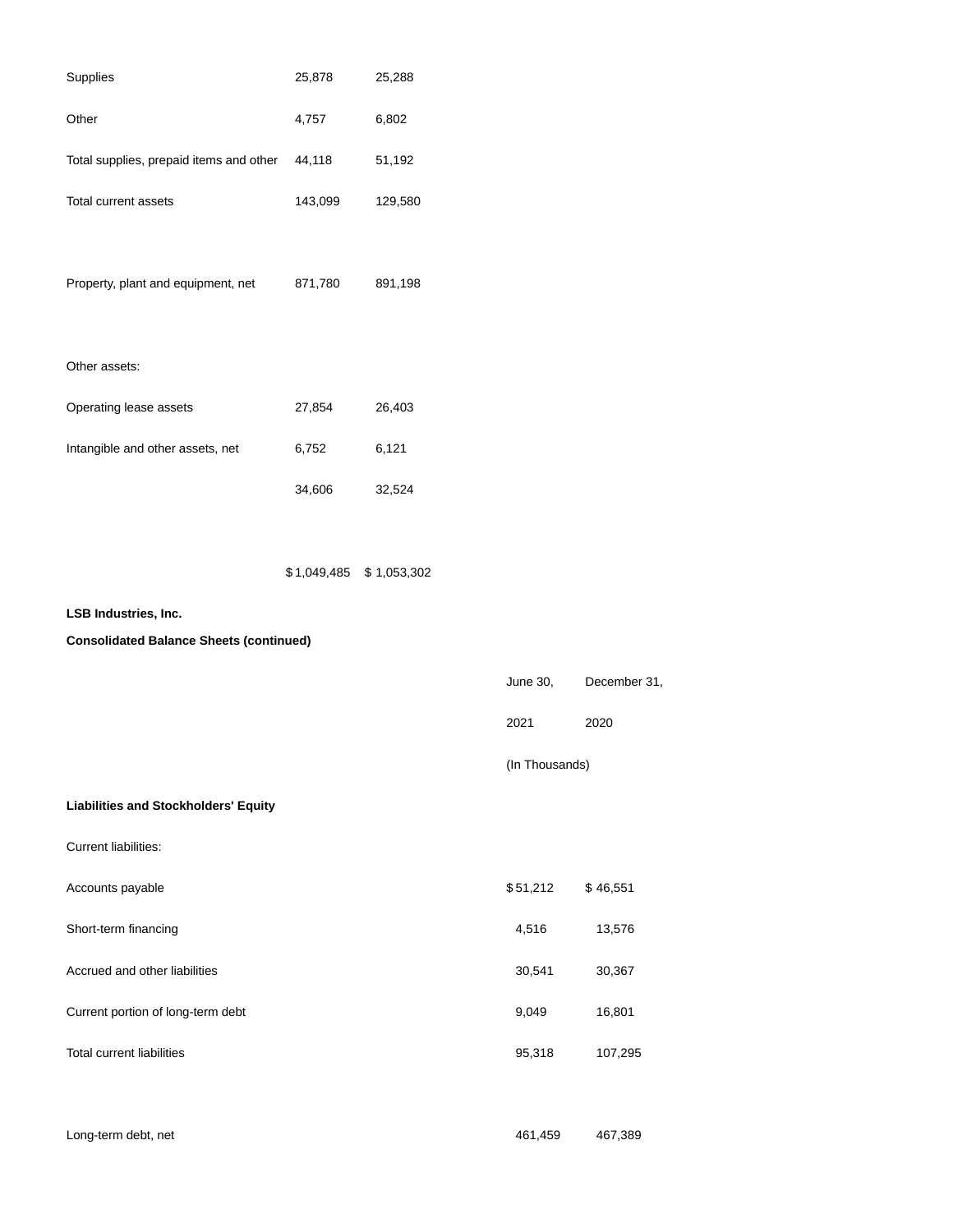| Noncurrent operating lease liabilities                                                                                                                                                                              | 20,277                     | 19,845                     |
|---------------------------------------------------------------------------------------------------------------------------------------------------------------------------------------------------------------------|----------------------------|----------------------------|
| Other noncurrent accrued and other liabilities                                                                                                                                                                      | 7,372                      | 6,090                      |
| Deferred income taxes                                                                                                                                                                                               | 31,195                     | 30,939                     |
| Commitments and contingencies                                                                                                                                                                                       |                            |                            |
| Redeemable preferred stocks:                                                                                                                                                                                        |                            |                            |
| Series E 14% cumulative, redeemable Class C preferred stock, no par value,<br>210,000 shares issued; 139,768 outstanding; aggregate liquidation preference<br>of \$297,706,000 (\$277,982,000 at December 31, 2020) | 292,849                    | 272,101                    |
| Series F redeemable Class C preferred stock, no par value, 1 share issued and<br>outstanding; aggregate liquidation preference of \$100                                                                             |                            |                            |
| Stockholders' equity:                                                                                                                                                                                               |                            |                            |
| Series B 12% cumulative, convertible preferred stock, \$100 par value; 20,000<br>shares issued and outstanding; aggregate liquidation preference<br>of \$3,385,000 (\$3,265,000 at December 31, 2020)               | 2,000                      | 2,000                      |
| Series D 6% cumulative, convertible Class C preferred stock, no par value;<br>1,000,000 shares issued and outstanding; aggregate liquidation preference<br>of \$1,342,000 (\$1,312,000 at December 31, 2020)        | 1,000                      | 1,000                      |
| Common stock, \$.10 par value; 75,000,000 shares authorized,<br>31,283,210 shares issued                                                                                                                            | 3,128                      | 3,128                      |
| Capital in excess of par value                                                                                                                                                                                      | 192,980                    | 198,215                    |
| Accumulated deficit                                                                                                                                                                                                 | (51, 844)<br>$\rightarrow$ | (41, 487)<br>$\mathcal{E}$ |
|                                                                                                                                                                                                                     | 147,264                    | 162,856                    |

Less treasury stock, at cost: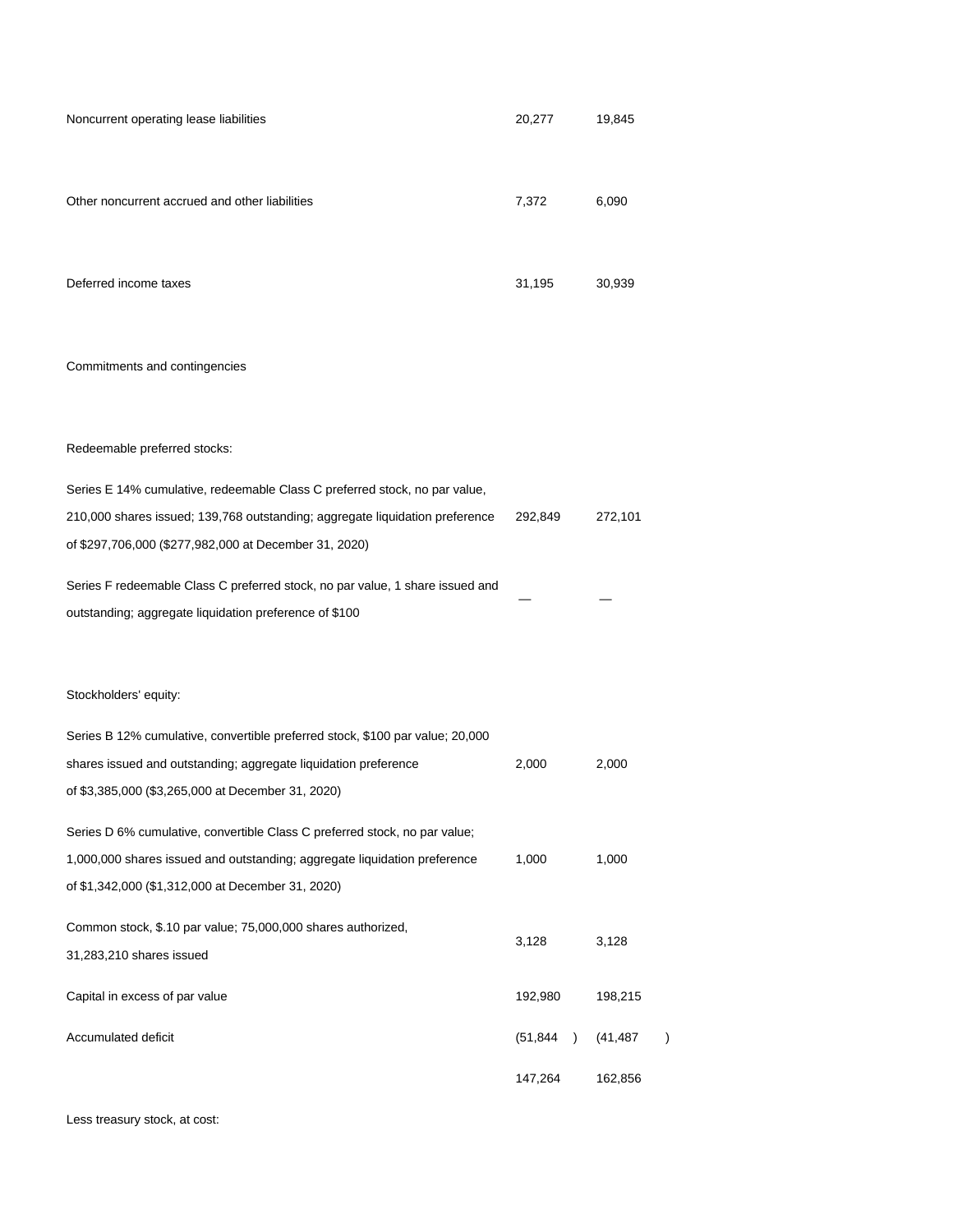| Common stock, 982,639 shares (2,074,565 shares at December 31, 2020) | 6.249                   | 13.213  |
|----------------------------------------------------------------------|-------------------------|---------|
| Total stockholders' equity                                           | 141.015                 | 149.643 |
|                                                                      | \$1,049,485 \$1,053,302 |         |

# **LSB Industries, Inc.**

# **Non-GAAP Reconciliations**

This news release includes certain "non-GAAP financial measures" under the rules of the Securities and Exchange Commission, including Regulation G. These non-GAAP measures are calculated using GAAP amounts in our consolidated financial statements.

### **EBITDA and Adjusted EBITDA Reconciliation**

EBITDA is defined as net income (loss) plus interest expense, less gain on extinguishment of debt, plus depreciation and amortization (D&A) (which includes D&A of property, plant and equipment and amortization of intangible and other assets), plus provision for income taxes. Adjusted EBITDA is reported to show the impact of one time/non-cash or non-operating items-such as, loss (gain) on sale of a business and other property and equipment, one-time income or fees, certain fair market value (FMV) adjustments, non-cash stock-based compensation, and consulting costs associated with reliability and purchasing initiatives (Initiatives). We historically have performed turnaround activities on an annual basis; however, we have moved towards extending Turnarounds to a two or three-year cycle. Rather than being capitalized and amortized over the period of benefit, our accounting policy is to recognize the costs as incurred. Given these Turnarounds are essentially investments that provide benefits over multiple years, they are not reflective of our operating performance in a given year.

We believe that certain investors consider EBITDA a useful means of measuring our ability to meet our debt service obligations and evaluating our financial performance. In addition, we believe that certain investors consider adjusted EBITDA as more meaningful to further assess our performance. We believe that the inclusion of supplementary adjustments to EBITDA is appropriate to provide additional information to investors about certain items.

EBITDA and adjusted EBITDA have limitations and should not be considered in isolation or as a substitute for net income, operating income, cash flow from operations or other consolidated income or cash flow data prepared in accordance with GAAP. Because not all companies use identical calculations, this presentation of EBITDA and adjusted EBITDA may not be comparable to a similarly titled measure of other companies. The following table provides a reconciliation of net income (loss) to EBITDA and adjusted EBITDA for the periods indicated. Adjusted EBITDA margin is calculated by taking adjusted EBITDA divided by Net Sales.

### **LSB Industries, Inc.**

### **Non-GAAP Reconciliations (continued)**

|                                                |          | Three Months Ended June 30, Six Months Ended June 30, |          |              |
|------------------------------------------------|----------|-------------------------------------------------------|----------|--------------|
| <b>LSB Consolidated (\$ in thousands)</b>      | 2021     | 2020                                                  | 2021     | 2020         |
| Net income (loss)                              | \$23,670 | \$ (365)                                              | \$10,391 | \$ (19, 817) |
| Plus:                                          |          |                                                       |          |              |
| Interest expense                               | 12,290   | 12,476                                                | 24,662   | 25,955       |
| Depreciation and amortization                  | 17,277   | 17,295                                                | 34,354   | 35,202       |
| Gain on Extinguishment of debt-PPP loan        | (10,000) |                                                       | (10,000) |              |
| Benefit for income taxes                       | (248)    | (1,299)                                               | (206)    | (1,638)      |
| <b>EBITDA</b>                                  | \$42,989 | \$28,107                                              | \$59,201 | \$39,702     |
| Stock-based compensation                       | 1,063    | 685                                                   | 1,776    | 1,180        |
| Noncash loss (gain) on natural gas contracts - |          | (396)                                                 | (1,205)  | 131          |